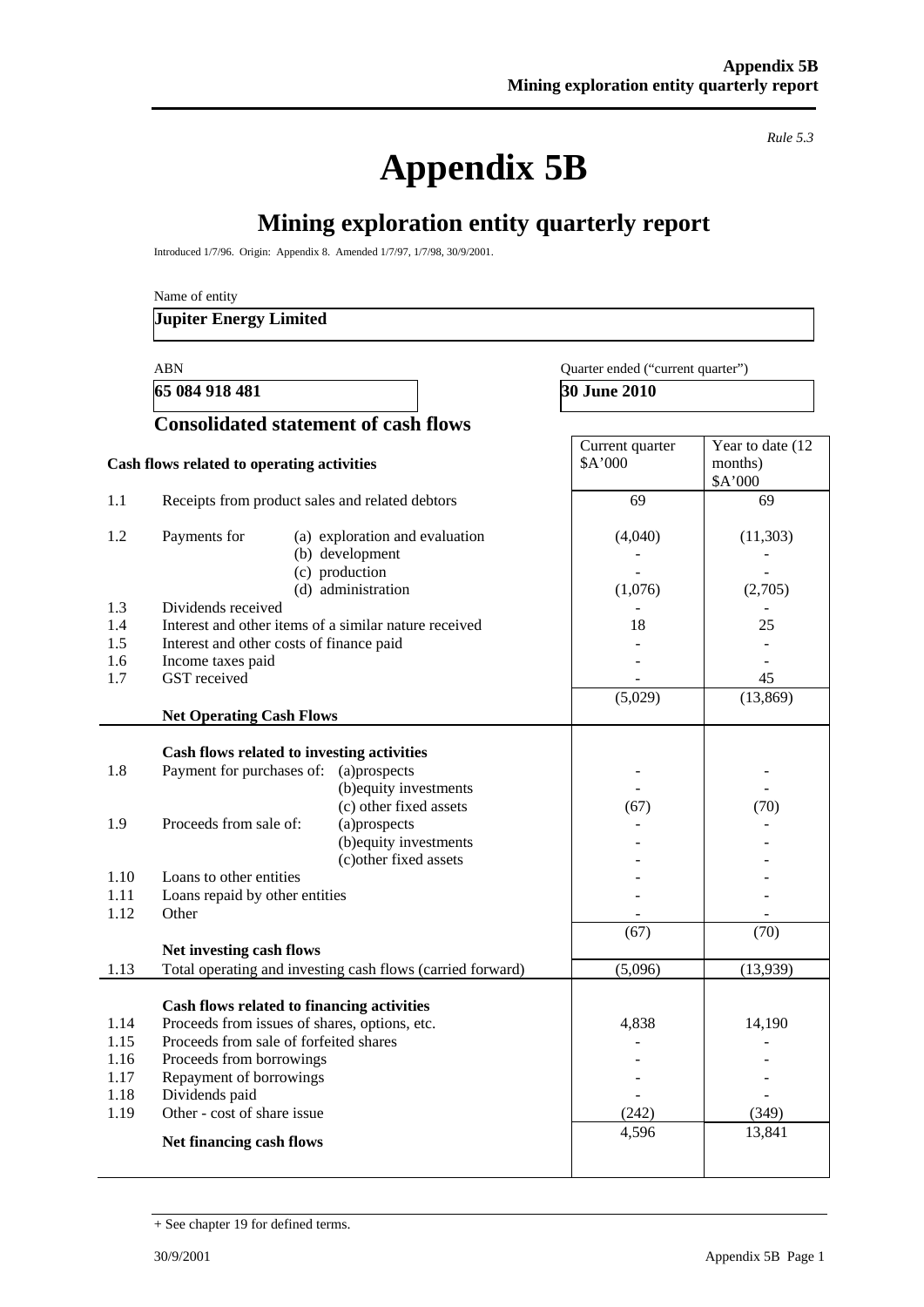|      | Net increase (decrease) in cash held      | (500) | (98)  |
|------|-------------------------------------------|-------|-------|
| 1.20 | Cash at beginning of quarter/year to date | 1,873 | 1,290 |
| 1.21 | Exchange rate adjustments to item 1.20    | (30)  | 151   |
| 1.22 | Cash at end of quarter                    | 1.343 | 1,343 |

### **Payments to directors of the entity and associates of the directors Payments to related entities of the entity and associates of the related entities**

|      |                                                                  | Current quarter<br>\$A'000 |
|------|------------------------------------------------------------------|----------------------------|
| 1.23 | Aggregate amount of payments to the parties included in item 1.2 | 297                        |
| 1.24 | Aggregate amount of loans to the parties included in item 1.10   |                            |

1.25 Explanation necessary for an understanding of the transactions

Director and consulting fees for the quarter 30 June 2010.

### **Non-cash financing and investing activities**

2.1 Details of financing and investing transactions which have had a material effect on consolidated assets and liabilities but did not involve cash flows

N/A

2.2 Details of outlays made by other entities to establish or increase their share in projects in which the reporting entity has an interest

N/A

### **Financing facilities available**

*Add notes as necessary for an understanding of the position.* 

|     |                             | Amount available<br>\$A'000 | Amount used<br>\$A'000 |
|-----|-----------------------------|-----------------------------|------------------------|
| 3.1 | Loan facilities             | N/A                         | N/A                    |
| 3.2 | Credit standby arrangements | N/A                         | N/A                    |

<sup>+</sup> See chapter 19 for defined terms.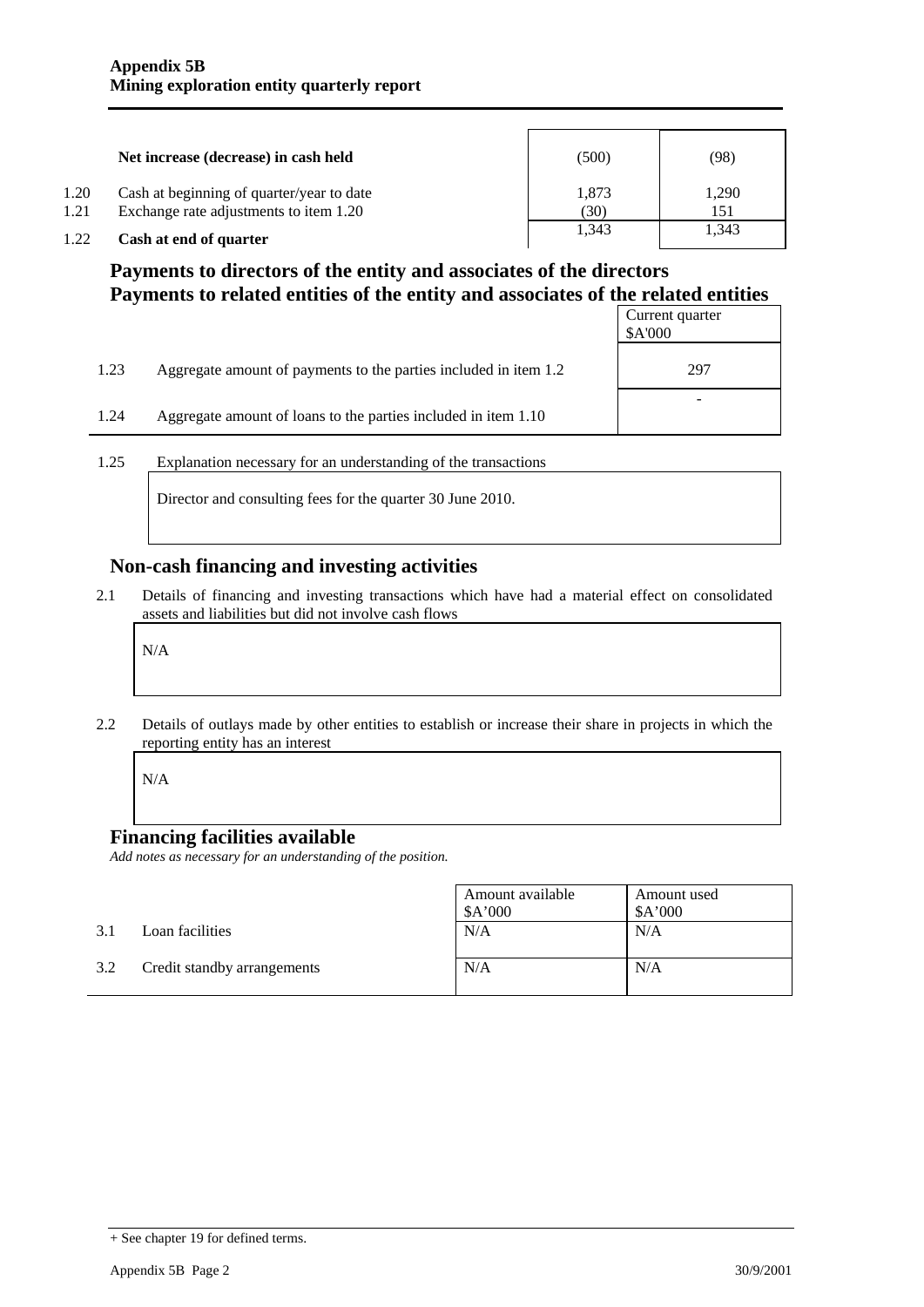### **Estimated cash outflows for next quarter**

|     | <b>Total</b>               | 6,400                    |
|-----|----------------------------|--------------------------|
| 4.4 | Administration             | 1,000                    |
| 4.3 | Production                 | $\overline{\phantom{0}}$ |
| 4.2 | Development                | $\overline{\phantom{0}}$ |
| 4.1 | Exploration and evaluation | 5,400                    |
|     |                            | \$A'000                  |

# **Reconciliation of cash**

|     | Reconciliation of cash at the end of the quarter (as<br>shown in the consolidated statement of cash flows) to<br>the related items in the accounts is as follows. | Current quarter<br>A'000 | Previous quarter<br>A'000 |
|-----|-------------------------------------------------------------------------------------------------------------------------------------------------------------------|--------------------------|---------------------------|
| 5.1 | Cash on hand and at bank                                                                                                                                          | 1,343                    | 1,873                     |
| 5.2 | Deposits at call                                                                                                                                                  |                          |                           |
| 5.3 | Bank overdraft                                                                                                                                                    |                          |                           |
| 5.4 | Other (provide details)                                                                                                                                           |                          |                           |
|     | <b>Total: cash at end of quarter</b> (item 1.22)                                                                                                                  | 1.343                    | 1.873                     |

### **Changes in interests in mining tenements**

|     |                                                                     | Tenement<br>reference | Nature of interest<br>(note (2)) | Interest at<br>beginning<br>of quarter | Interest at<br>end of<br>quarter |
|-----|---------------------------------------------------------------------|-----------------------|----------------------------------|----------------------------------------|----------------------------------|
| 6.1 | Interests in mining<br>tenements relinquished,<br>reduced or lapsed |                       |                                  |                                        |                                  |
| 6.2 | Interests in mining<br>tenements acquired or<br>increased           |                       |                                  |                                        |                                  |

<sup>+</sup> See chapter 19 for defined terms.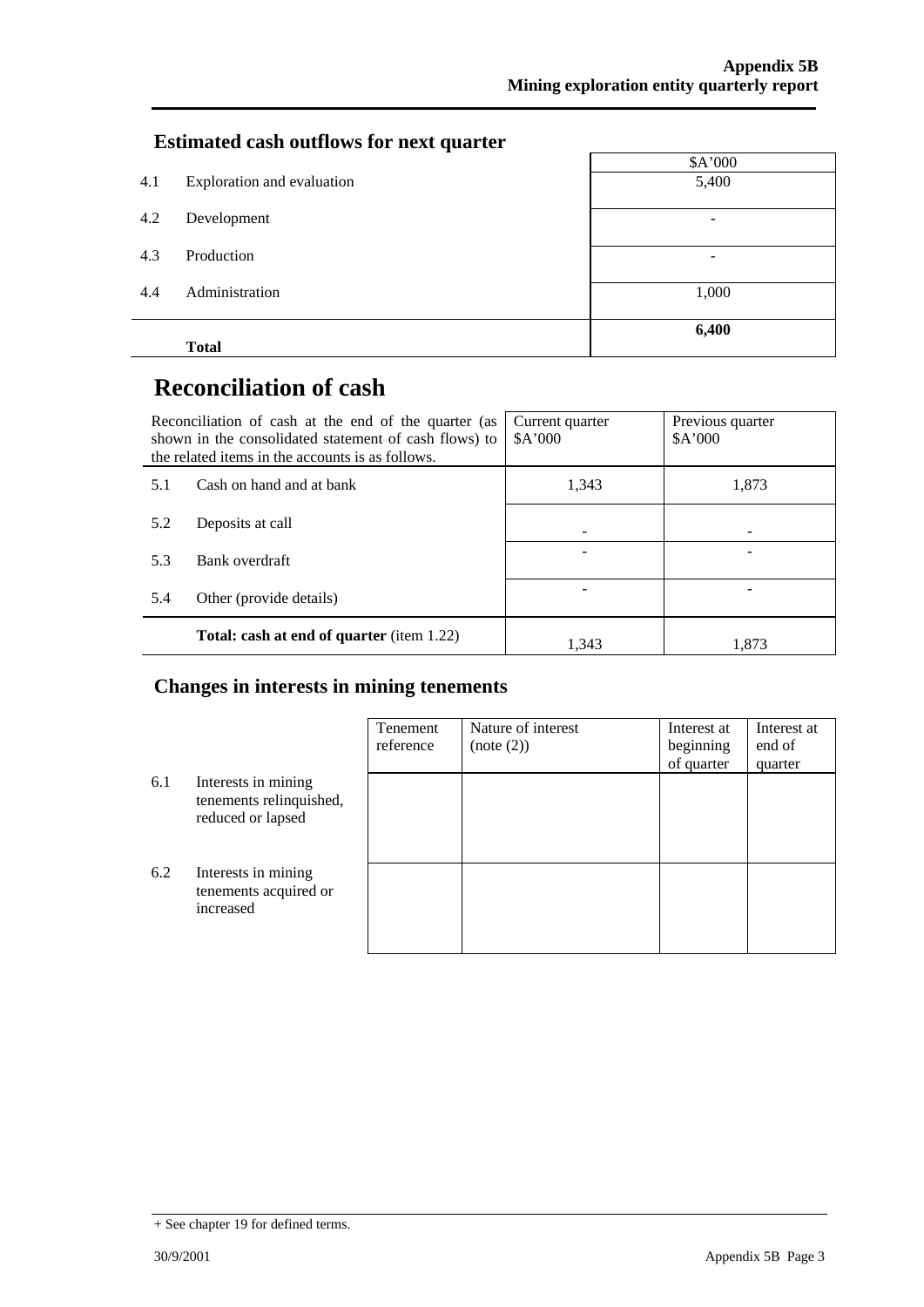#### **Issued and quoted securities at end of current quarter**

*Description includes rate of interest and any redemption or conversion rights together with prices and dates.* 

|     |                                                                                                                                 | Total number | Number quoted | Issue price<br>per<br>security (see note<br>$3)$ (cents) | Amount paid up per<br>security (see note 3)<br>(cents) |
|-----|---------------------------------------------------------------------------------------------------------------------------------|--------------|---------------|----------------------------------------------------------|--------------------------------------------------------|
| 7.1 | <b>Preference</b><br>+securities<br>(description)                                                                               |              |               |                                                          |                                                        |
| 7.2 | Changes during<br>quarter<br>(a) Increases<br>through issues<br>(b) Decreases                                                   |              |               |                                                          |                                                        |
|     | through returns<br>of capital, buy-<br>backs,<br>redemptions                                                                    |              |               |                                                          |                                                        |
| 7.3 | +Ordinary<br>securities                                                                                                         | 886,220,391  | 886,220,391   | <b>Fully Paid</b>                                        | <b>Fully Paid</b>                                      |
| 7.4 | Changes during<br>quarter<br>(a) Increases<br>through issues<br>(b) Decreases                                                   | 103,000,000  | 103,000,000   | Fully Paid                                               | Fully Paid                                             |
|     | through returns<br>of capital, buy-<br>backs                                                                                    |              |               |                                                          |                                                        |
| 7.5 | +Convertible<br>debt securities<br>(description)                                                                                |              |               |                                                          |                                                        |
| 7.6 | Changes during<br>quarter<br>(a) Increases<br>through issues<br>(b) Decreases<br>through<br>securities<br>matured,<br>converted |              |               |                                                          |                                                        |

<sup>+</sup> See chapter 19 for defined terms.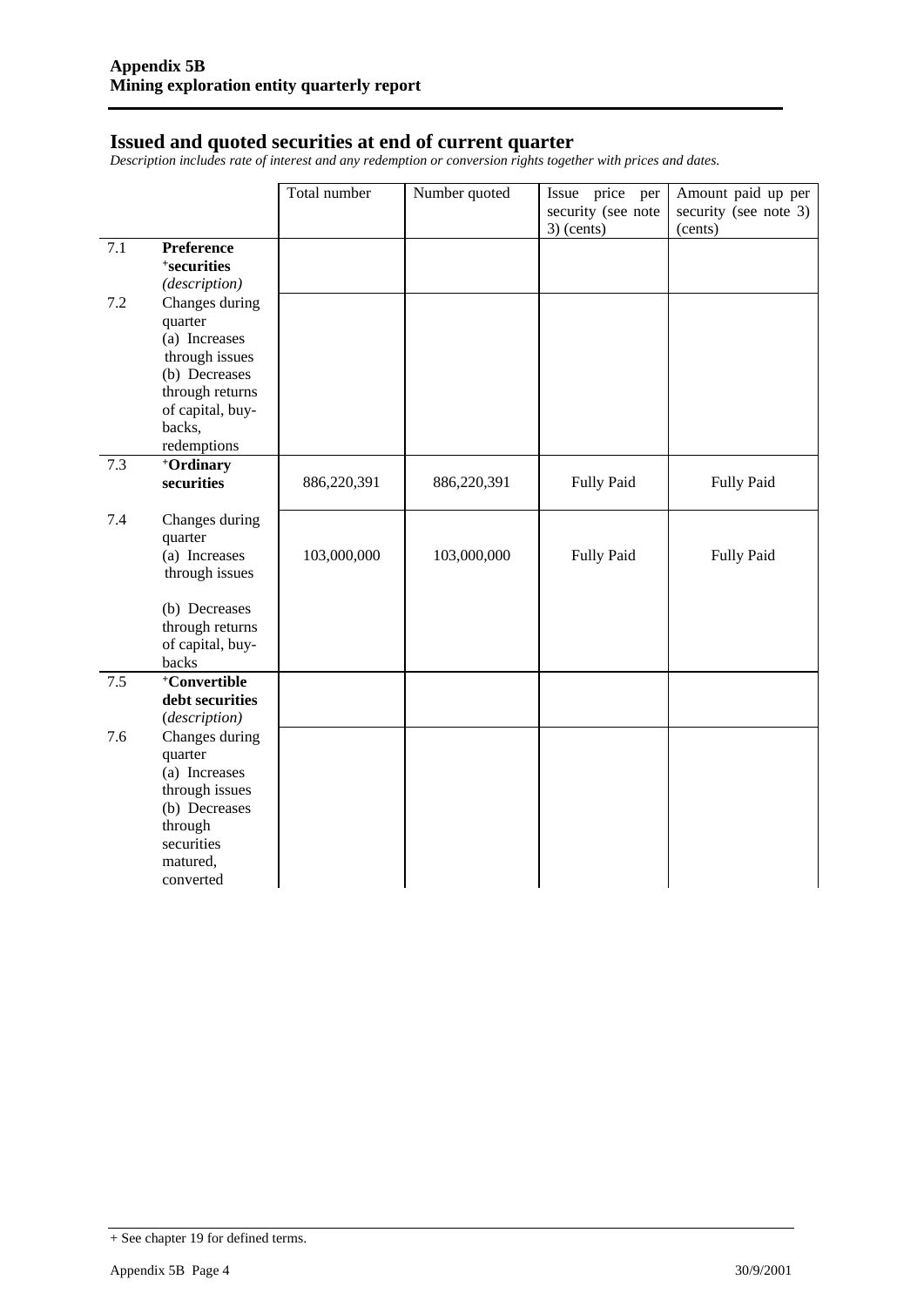| 7.7  | <b>Options</b>          |               |               | Exercise price       | Expiry date      |
|------|-------------------------|---------------|---------------|----------------------|------------------|
|      | (description and        | 3,000,000     |               | 18.5 cents per share | 31 December 2012 |
|      | conversion              | 20,000,000    |               | 8 cents per share    | 30 June 2011     |
|      | factor)                 | 6,000,000     |               | 10 cents per share   | 31 December 2012 |
|      |                         | 4,000,000     |               | 15 cents per share   | 31 December 2012 |
|      |                         |               |               |                      |                  |
|      | Performance rights      | 15,000,000    |               | Vest upon \$100m     | 21 December 2010 |
|      |                         |               |               | Market Cap or        |                  |
|      |                         |               |               |                      |                  |
|      |                         |               |               | 150,000<br>cum       |                  |
|      |                         |               |               | barrels of oil       |                  |
|      | Performance rights      | 15,000,000    |               | Vest upon \$200m     | 21 December 2011 |
|      |                         |               |               | Market Cap or        |                  |
|      |                         |               |               | 300,000<br>cum       |                  |
|      |                         |               |               | barrels of oil       |                  |
|      | Performance rights      | 15,000,000    |               | Vest upon \$300m     | 21 December 2012 |
|      |                         |               |               | Market Cap or        |                  |
|      |                         |               |               | 500,000<br>cum       |                  |
|      |                         |               |               | barrels of oil       |                  |
|      |                         |               |               |                      |                  |
| 7.8  | Issued during           |               |               |                      |                  |
|      |                         |               |               |                      |                  |
|      | quarter                 |               |               |                      |                  |
|      |                         |               |               |                      |                  |
|      | Performance rights      | 5,000,000     |               | Vest upon \$100m     | 21 December 2010 |
|      |                         |               |               | Market Cap or        |                  |
|      |                         |               |               | 150,000<br>cum       |                  |
|      |                         |               |               | barrels of oil       |                  |
|      | Performance rights      | 5,000,000     |               | Vest upon \$200m     | 21 December 2011 |
|      |                         |               |               | Market Cap<br>or     |                  |
|      |                         |               |               | 300,000<br>cum       |                  |
|      |                         |               |               | barrels of oil       |                  |
|      | Performance rights      | 5,000,000     |               | Vest upon \$300m     | 21 December 2012 |
|      |                         |               |               | Market Cap or        |                  |
|      |                         |               |               | 500,000              |                  |
|      |                         |               |               | cum                  |                  |
|      |                         |               |               | barrels of oil       |                  |
|      |                         |               |               |                      |                  |
| 7.9  | <b>Exercised</b> during |               |               |                      |                  |
|      | quarter                 |               |               |                      |                  |
| 7.10 | Expired during          | (300,000,000) | (300,000,000) | 8 cents per share    | 30 June 2010     |
|      | quarter                 |               |               |                      |                  |
| 7.11 | <b>Debentures</b>       |               |               |                      |                  |
|      | (totals only)           |               |               |                      |                  |
| 7.12 | <b>Unsecured</b>        |               |               |                      |                  |
|      | notes (totals           |               |               |                      |                  |
|      | only)                   |               |               |                      |                  |
|      |                         |               |               |                      |                  |
|      |                         |               |               |                      |                  |

<sup>+</sup> See chapter 19 for defined terms.